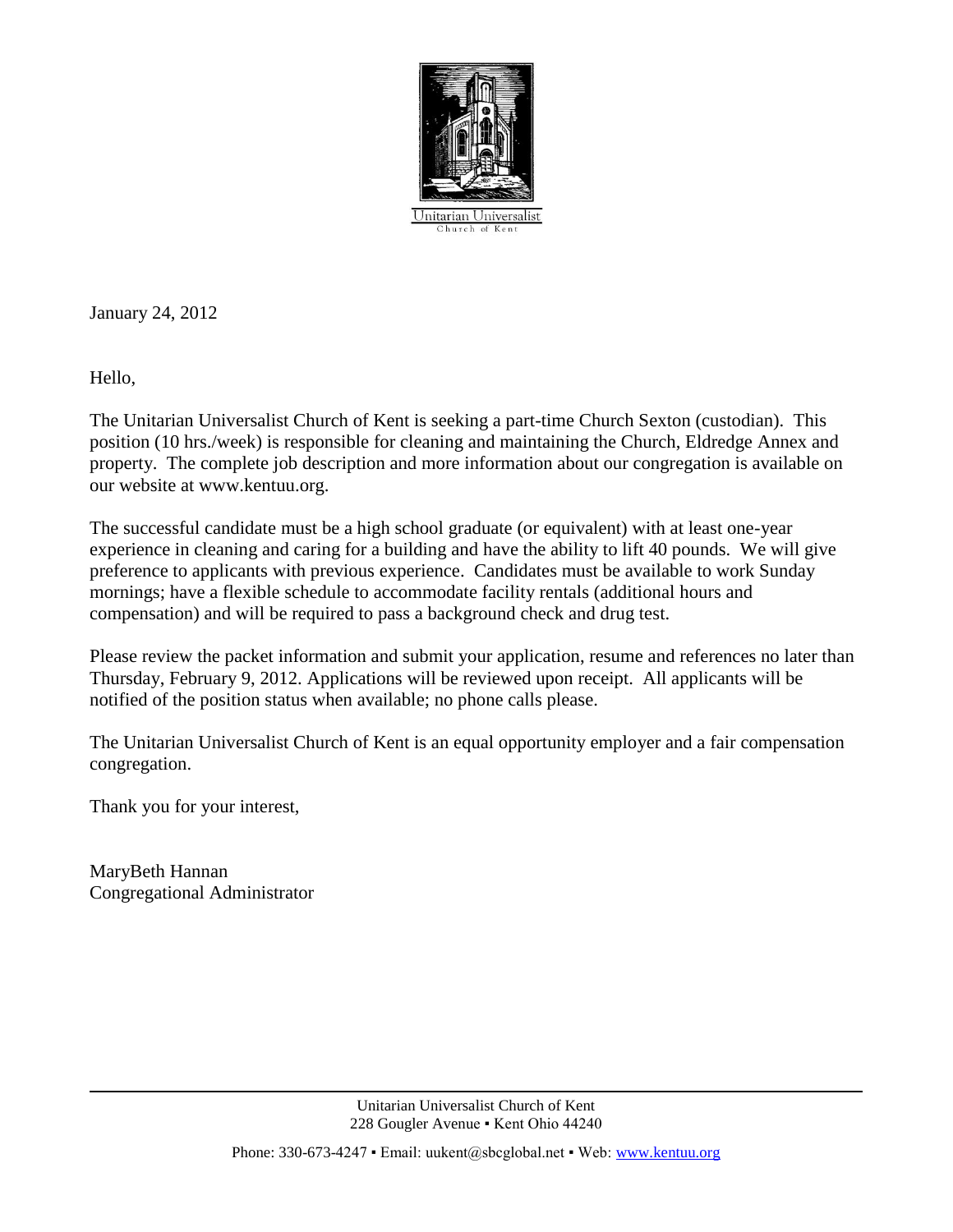# Unitarian Universalist Church of Kent **Church Sexton Job Description**

### **PURPOSE**

To clean and maintain the Church building, Eldredge Annex and property of the UU Church of Kent

### **QUALIFICATIONS**

- A minimum of one (1) year experience in cleaning and caring for a building with an ability to lift 40 pounds
- **Must be able to pass both a background check and a drug test**
- **Ability to communicate effectively**
- Ability to work Sunday mornings in addition to a flexible schedule to accommodate facility rentals

### **RELATIONSHIP**

- **Reports directly to the Administrator**
- Collaborates with the Trustee for Buildings and Grounds and the Buildings & Grounds Team

### **RESPONSIBILITIES** (include but not limited to)

- **•** Open and prepare the Church building and Annex for Sunday worship in accordance with the Sexton Responsibilities checklist
- Sets up and takes down tables and/or chairs for church events as requested
- **Performs routine cleaning and maintenance of the Church building and Annex in accordance with the** Sexton Responsibilities checklist including but not limited to:
	- Prepare the Sanctuary for Sunday services
	- Vacuuming, mopping, dusting and disinfecting necessary surfaces
	- Clean kitchen and bathrooms
	- Removal of trash and recyclables
	- Ensure safety devices such as fire extinguishers, CO2 and smoke detectors, first-aid and AED units receive required inspections and coordinate annual building inspection with Fire Marshall
	- Replace light bulbs and fluorescent fixtures as needed
- Open, prepare and close the Church building for rentals; (additional compensation)
	- Provides needed services related to rentals such as but not limited to parking signs, setting up tables and chair, Sanctuary set-up, etc.
	- Required cleaning following rental use to prepare the Church building for Sundays
	- Examples of rentals can include weddings; memorials; funerals; concerts; meetings and districtwide events
- **Notify Administrator of needed supplies**
- Removes snow and ice from stairs and walkways of Church and Annex as needed for rentals and special Church events (Needed only when not preformed by snow removal contractor.)
- **EXECOMPLETES Work Orders as needed**
- Interacts professionally and respectfully with other staff members, church community, volunteers, and guests
- In consultation with the Administrator, establishes and maintains a regular work schedule
- Completes bi-weekly time sheets and cleaning checklist to be approved by Administrator
- **Attends regular staff meetings**
- Performs other responsibilities as directed within limits of the position

# **EMPLOYMENT STATUS**

- Non-exempt from FLSA
- Employed for a minimum of 10 hours per week year-round; Rentals and special events could increase that commitment, with added compensation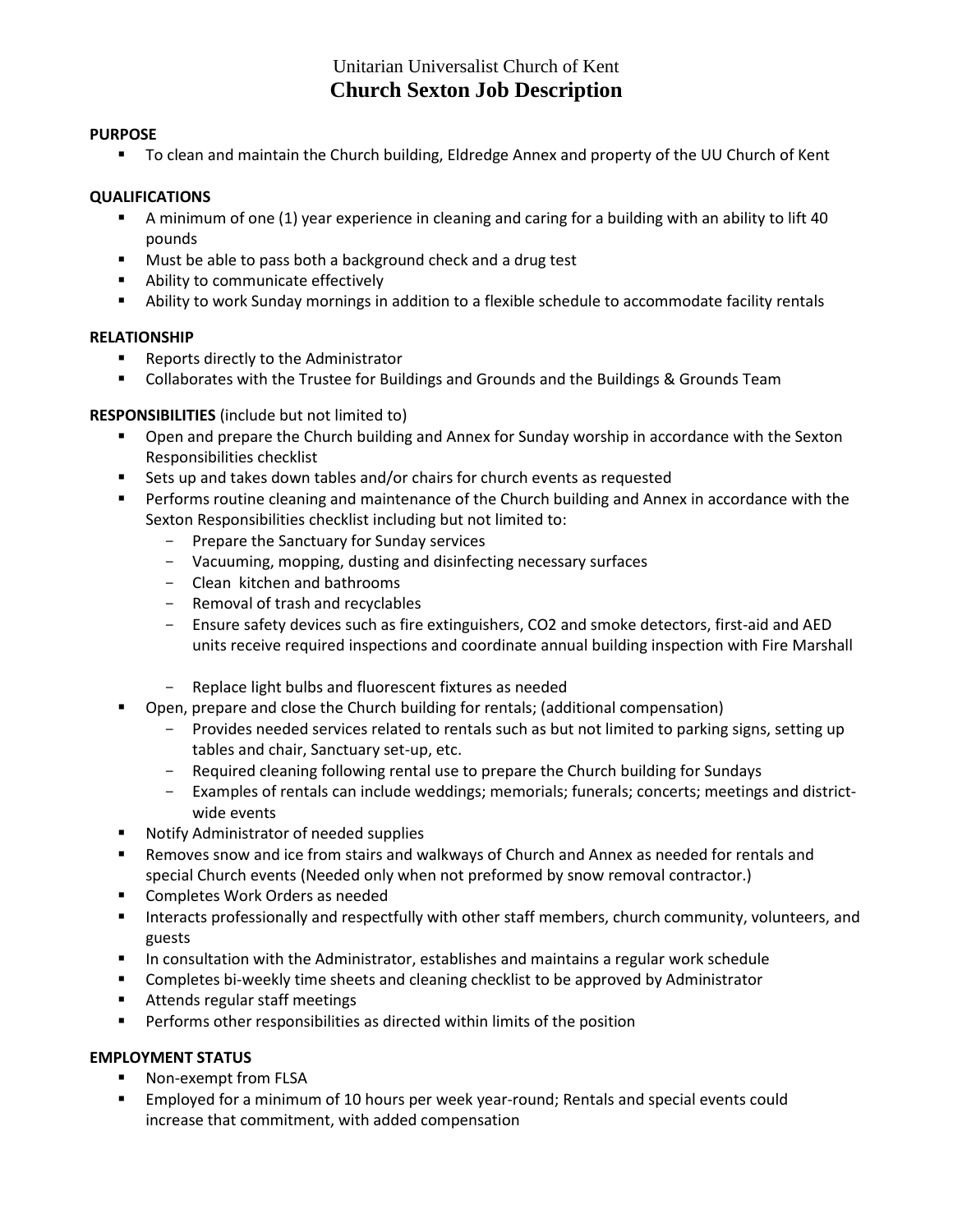# **Sexton Responsibilities Church Building**

### **Sundays 8:30 - 11:30 AM**

Open Church by 8:30 AM Adjust thermostats and lights

Put out parking signs Across street at Family & Community Services lot Accessible parking at Franklin Township Hall Remove covers from handicap parking - Annex

Clean Annex during 1st Service

Straighten Sanctuary following 1st service (see below) Bring in parking signs after 2nd service begins at 11:15 am

### **Twice per Week**

Bathrooms Thoroughly clean once & replenish supplies Touch-up mid week Empty dehumidifiers (summer months)

# **Weekly**

Outside "Walk through" to pick up trash Empty all trash receptacles, including Upstairs Classrooms **Nursery**  Library Founders Lounge Fessenden Hall Kitchen Bathrooms Empty recycling containers Kitchen Founders Lounge Vacuum **Sanctuary**  Founders Lounge (including sofas & chairs) **Nursery**  Fessenden Hall **Stairs** Sweep & Mop Entry ways **Stairs**  Kitchen Bathrooms Lift Prepare Sanctuary for Sundays Straighten pews & hymnals (teal behind hardcover) Replenish pew envelopes, visitor cards, pledge cards, pens/pencils Remove water glasses (after 2nd service only) Remove floral arrangements Remove trash and papers Items left in Church building taken to Lost & Found **Nursery**  Wipe/disinfect all horizontal surfaces including tables, window sills, bookshelf Wash Linens Kitchen towels, table cloths Water plants Check supplies; request as needed Complete Work Orders as needed

# **Monthly**

RE Classrooms Dust Vacuum/Mop Wipe/disinfect all horizontal surfaces Check for cobwebs throughout building; remove as needed Wipe bathroom stall walls Dust Sanctuary, including pews (top & bottom) Check all light bulbs; change as needed Check AED light, fire extinguishers, smoke & CO2 detectors Clean Refrigerator & wipe out

Sweep exterior entryways and steps Check furnace filters; replace as needed

# **Quarterly**

Vacuum (Wipe Down as needed) **Baseboards**  Window sills Door Frames

# **Bi-Annual**

Check clocks; replace batteries as needed Replace batteries in smoke & CO2 detectors (time change) Clean windows Steam clean all carpets Seal & wax floors

# **Annual**

Clean Sanctuary Lights Wash walls in RE Classrooms

# **As Needed Responsibilities**

Spot clean carpets Complete or fill out work orders - identify necessary repairs and consult with Building & Grounds Plunge toilets Additional vacuuming after special events Fire Drill or Emergency Assistance on Sundays

Notes and Safety Observations

- Quarterly, Bi-Annual and Annual tasks should be done on a rotating schedule (different tasks each month) so as not to be overwhelmed all at once.
- **Sexton is never to climb ladder alone.**
- **Sexton is not to move or lift especially heavy object alone.**